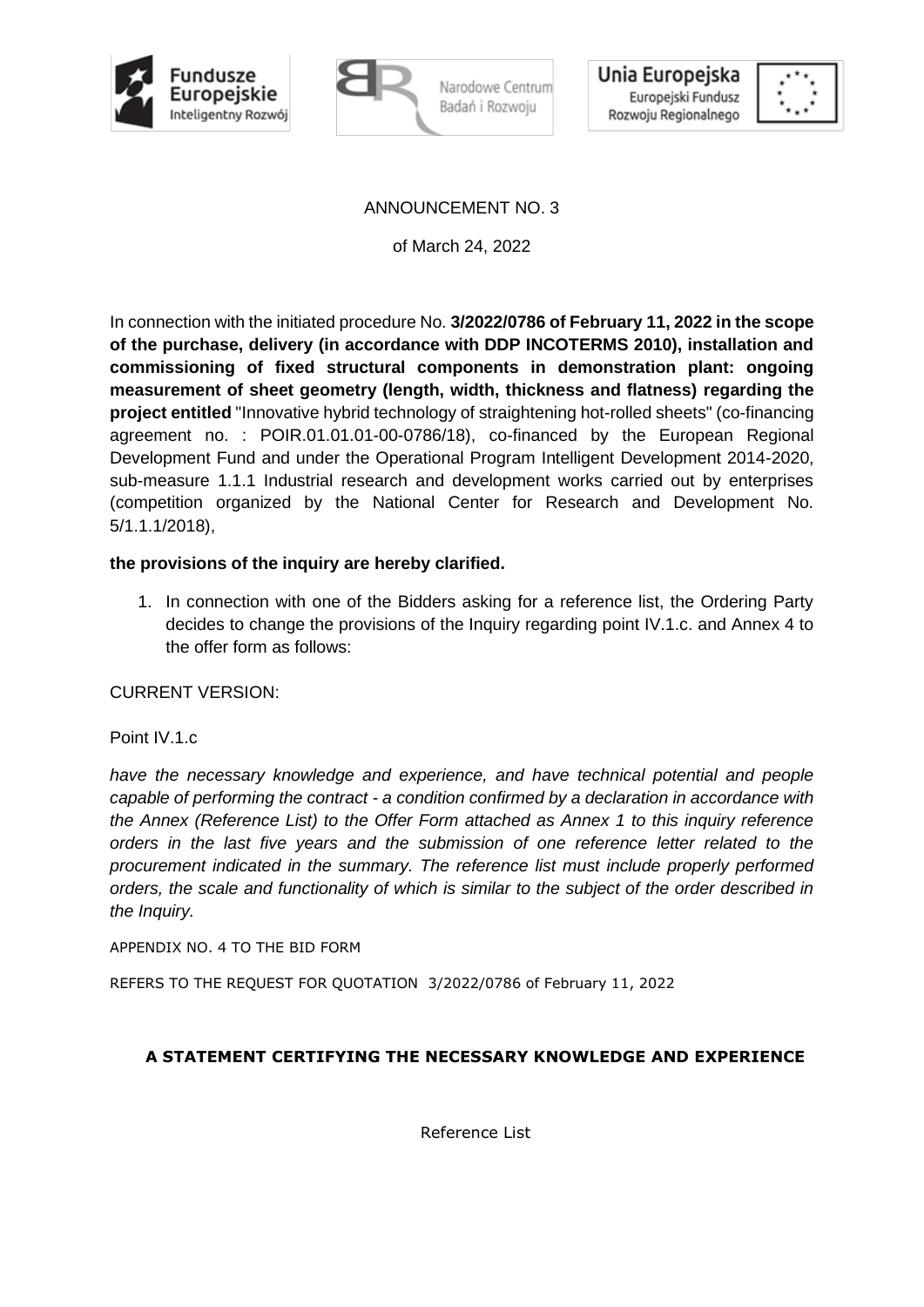





I hereby declare that the Bidder.................................................................................. …...........................................……………………………………………………………………………………………………..

(name and address of the registered office) has duly\* fulfilled the orders listed in Table 1.

*\* \* duly completed orders shall be understood as faultless delivery, installation, commissioning and qualification.*

The reference list must include properly completed contracts whose scale and functionality is similar to the subject matter described in the Request for Quotation.

#### TABLE NO.1: REFERENCE LIST:

| Item | Full name of the entity (and its<br>address) for which the contract<br>has been completed | The quantity and<br>name of the<br>equipment/<br>installation<br>components<br>installed in the<br>organisation<br>[pcs] | Year of<br><b>DELIVERY AND</b><br><b>INSTALLATIONS</b> | Contact details<br>necessary for<br>verification<br>purposes<br>Official contact<br>to the company<br>where the<br>device has been<br>installed |
|------|-------------------------------------------------------------------------------------------|--------------------------------------------------------------------------------------------------------------------------|--------------------------------------------------------|-------------------------------------------------------------------------------------------------------------------------------------------------|
| 1.   |                                                                                           |                                                                                                                          |                                                        |                                                                                                                                                 |
| 2.   |                                                                                           |                                                                                                                          |                                                        |                                                                                                                                                 |
| 3.   |                                                                                           |                                                                                                                          |                                                        |                                                                                                                                                 |
| 4.   |                                                                                           |                                                                                                                          |                                                        |                                                                                                                                                 |
| 5.   |                                                                                           |                                                                                                                          |                                                        |                                                                                                                                                 |

*It shall be a precondition that the Bidder has demonstrated in the reference list that it has fulfilled at least five reference contracts during the past five years and that it has submitted one reference letter relating to the contract indicated in the list above. The reference list must include properly completed contracts whose scale and functionality is similar to the subject matter described in the Request for Quotation.*

*……………………………………………………. …………..……………………………………………*

*stamp\**

*City, date* **Name,** *surname, signature, City, date Name, signature, signature,* 

*\* Signature of a person or persons entered in registers to incur obligations on behalf of the Bidder or in a proper authorization*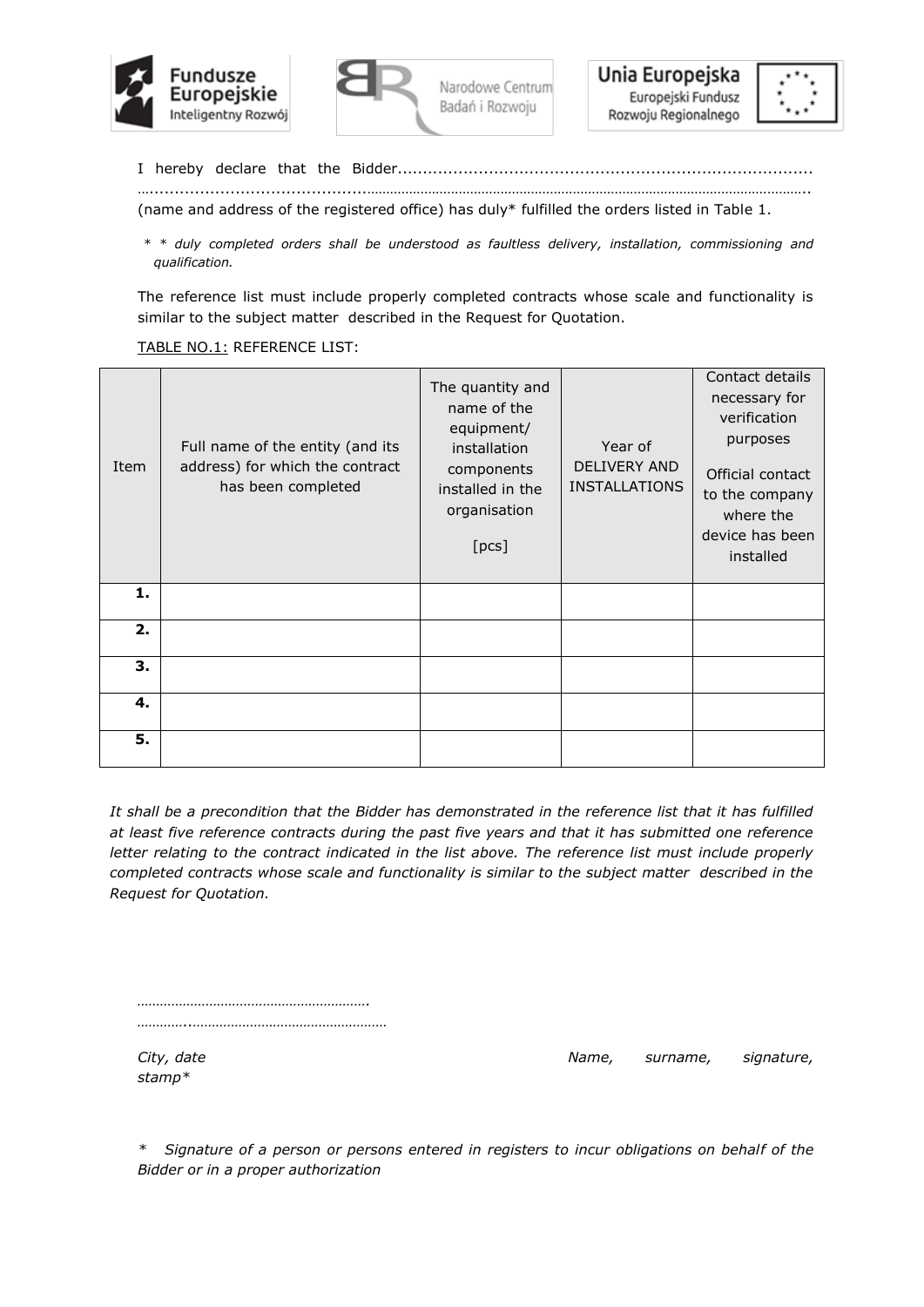





VERSION AFTER CHANGES:

Point IV.1.c

*have the necessary knowledge and experience, and have technical potential and people capable of performing the contract - a condition confirmed by a declaration in accordance with the Annex 1 and Annex 4 (Reference List) to the Offer Form attached to this inquiry. It shall be a precondition that the Bidder has demonstrated in the reference list that it has fulfilled at least five reference contracts during the past ten years and that it has submitted one reference letter relating to the contract indicated in the list above. The reference list must include properly executed orders reflecting the use of measurement methodologies, similar to those described in the Inquiry for the subject of the contract.*

APPENDIX NO. 4 TO THE BID FORM

REFERS TO THE REQUEST FOR QUOTATION 3/2022/0786 of February 11, 2022

# **A STATEMENT CERTIFYING THE NECESSARY KNOWLEDGE AND EXPERIENCE**

### Reference List

I hereby declare that the Bidder ……………………………………………………………………………………………… ……..…....………………………………………………………......................................................................... (name and address of the registered office) has duly\* fulfilled the orders listed in Table 1.

*\* \* duly completed orders shall be understood as faultless delivery, installation, commissioning and qualification.*

*The reference list must include properly executed orders reflecting the use of measurement methodologies, similar to those described in the Request for Quotation for the subject of the contract.*

TABLE NO.1: REFERENCE LIST:

| Item | Full name of the entity (and its<br>address) for which the contract<br>has been completed | The quantity and<br>name of the<br>equipment/<br>installation<br>components<br>installed in the<br>organisation<br>[pcs] | Year of<br><b>DELIVERY AND</b><br><b>INSTALLATIONS</b> | Contact details<br>necessary for<br>verification<br>purposes<br>Official contact<br>to the company<br>where the<br>device has been<br>installed |
|------|-------------------------------------------------------------------------------------------|--------------------------------------------------------------------------------------------------------------------------|--------------------------------------------------------|-------------------------------------------------------------------------------------------------------------------------------------------------|
|------|-------------------------------------------------------------------------------------------|--------------------------------------------------------------------------------------------------------------------------|--------------------------------------------------------|-------------------------------------------------------------------------------------------------------------------------------------------------|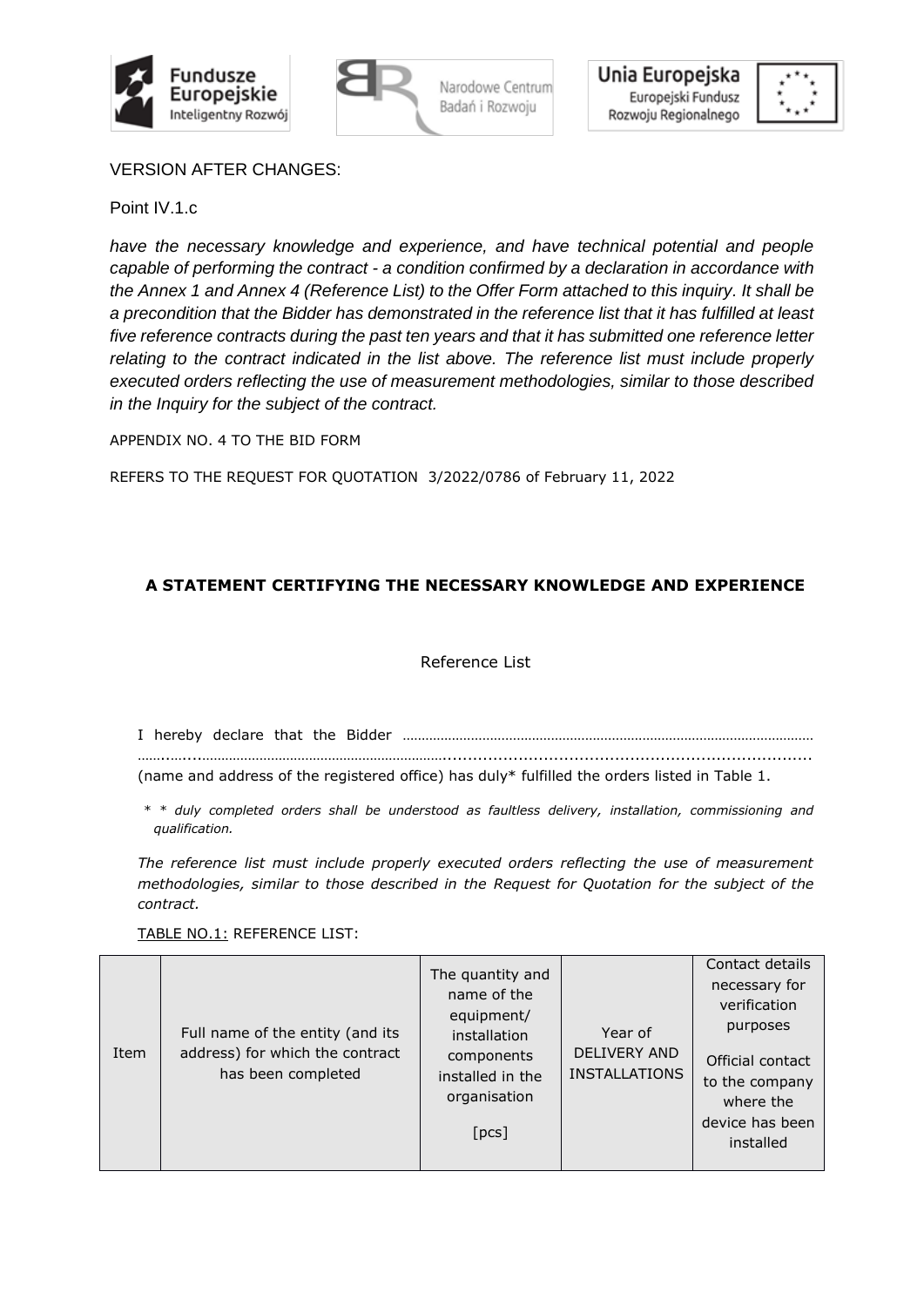



Unia Europejska Europejski Fundusz Rozwoju Regionalnego



| 2. |  |  |
|----|--|--|
| 3. |  |  |
| 4. |  |  |
| 5. |  |  |

*It shall be a precondition that the Bidder has demonstrated in the reference list that it has fulfilled at least five reference contracts during the past ten years and that it has submitted one reference letter relating to the contract indicated in the list above. The reference list must include properly executed orders reflecting the use of measurement methodologies, similar to those described in the Request for Quotation for the subject of the contract.*

*……………………………………………………. …………..……………………………………………*

*stamp\**

*City, date Name, surname, signature,* 

*\* Signature of a person or persons entered in registers to incur obligations on behalf of the Bidder or in a proper authorization*

2. Due to the indication by one of the tenderers that the technical specification of the Inquiry should not indicate specific technical solutions, the Ordering Party decides to amend the provisions of the Technical Specification of the Inquiry (Annex SIWZ\_AMDS\_03\_2022\_0786\_PL\_ geometry measurement) regarding the point "Requirements for the number of measurements on a single sheet" in following way:

CURRENT VERSION:

Flatness - measurement performed with the use of laser line technology or another technology that allows for measurements covering the entire width of the tested material. The use of laser point technology is not allowed. The frequency of measurements along the length of the material not less than every 50mm.